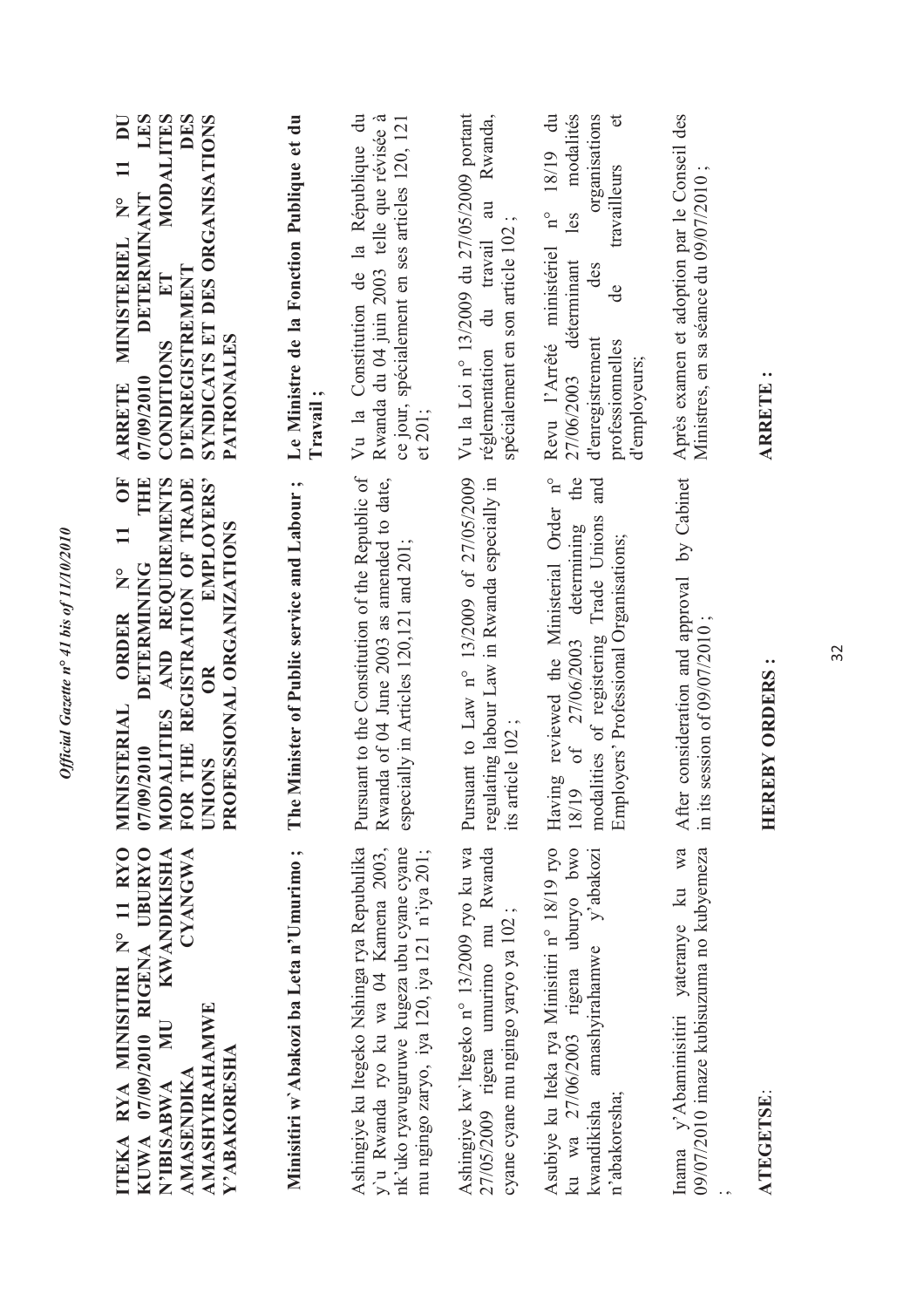| Article premier : Objet du présent arrêté | modalités<br>des<br>đ<br>Le présent arrêté détermine les<br>syndicats<br>organisations patronales<br>des<br>d'enregistrement                 | Article 2 : Modalités d'enregistrement        | Les statuts de tout syndicat de travailleurs ou<br>toute organisation patronale sont soumis au<br>Ministre ayant le travail dans ses attributions<br>pour<br>fondateurs<br>membres<br>enregistrement<br>par leurs                    | pour<br>exigées<br>Conditions<br>l'enregistrement<br>$\ddot{\cdot}$<br><b>Article</b> 3 | Les conditions ci-dessous sont exigées pour<br>d'une<br>$\overline{\mathrm{O}}$<br>syndicat<br>organisation patronale:<br>l'enregistrement d'un | attributions avec copie au Maire du<br>une lettre de demande adressée au<br>ses<br>district où le syndicat ou l'organisation<br>patronale compte exercer ses activités;<br>Ministre ayant le travail dans<br>$\div$<br>and     | un procès verbal de l'Assemblée<br>Générale ou de la réunion constitutive<br>$\overline{\mathcal{N}}$                            |
|-------------------------------------------|----------------------------------------------------------------------------------------------------------------------------------------------|-----------------------------------------------|--------------------------------------------------------------------------------------------------------------------------------------------------------------------------------------------------------------------------------------|-----------------------------------------------------------------------------------------|-------------------------------------------------------------------------------------------------------------------------------------------------|--------------------------------------------------------------------------------------------------------------------------------------------------------------------------------------------------------------------------------|----------------------------------------------------------------------------------------------------------------------------------|
| <b>Article One: Purpose of this Order</b> | This Order determines the modalities and<br>conditions for the registration of a Trade Union<br>or an Employers' Professional Organizations. | <b>Article 2: Modalities for registration</b> | submit Statutes governing it to the Minister in<br>Founding members of a Trade Union or of an<br>Employers' Professional Organization shall<br>charge of Labour for its registration.                                                | <b>Article 3: Requirements for registration</b>                                         | A Trade Union or an Employees' Professional<br>Organization is required to fulfil the following<br>requirements in order to be registered       | an application letter addressed to the<br>Professional Organisation intends to<br>copied to the Mayor of the District in<br>which the Trade Union or Employers'<br>Minister in charge of labour<br>operate;                    | Constituting<br>Assembly of the Trade Union or of an<br>the<br>$\sigma$ f<br>statement<br>$\blacktriangleleft$<br>$\overline{c}$ |
| Ingingo ya mbere: Icyo iri teka rigamije  | Iri Teka rigena uburyo n'ibisabwa mu<br>kwandikisha sendika cyangwa ishyirahamwe<br>ry' Abakoresha.                                          | Ingingo ya 2: Uburyo iyandikisha rikorwa      | Amategeko shingiro agenga sendika iyo ariyo<br>yose cyangwa ishyirahamwe ry'abakoresha<br>ashyikirizwa Minisitiri ufite umurimo mu<br>nshingano ze n'abashinze sendika cyangwa<br>ishyirahamwe ry'Abakoresha kugira ngo<br>yandikwe. | Ingingo ya 3: Ibisabwa mu kwiyandikisha                                                 | ishyirahamwe<br>$\ddot{p}$<br>kubahiriza<br>bikurikira kugira ngo rwandikwe :<br>rigomba<br>cyangwa<br>ry'abakoresha<br>Sendika                 | rwandikiwe<br>w'Akarere w'aho sendika cyangwa<br>Minisitiri ufite umurimo mu shingano<br>ishyirahamwe ry`abakoresha ryifuza<br>Umuyobozi<br>rusaba<br>bikamenyeshwa<br>urwandiko<br>gukorera;<br>R<br>$\overline{\phantom{a}}$ | y'abanyamuryango<br>bashinze<br>Rusange<br>2. inyandiko-mvugo<br>bagize Inama                                                    |

Official Gazette nº 41 bis of 11/10/2010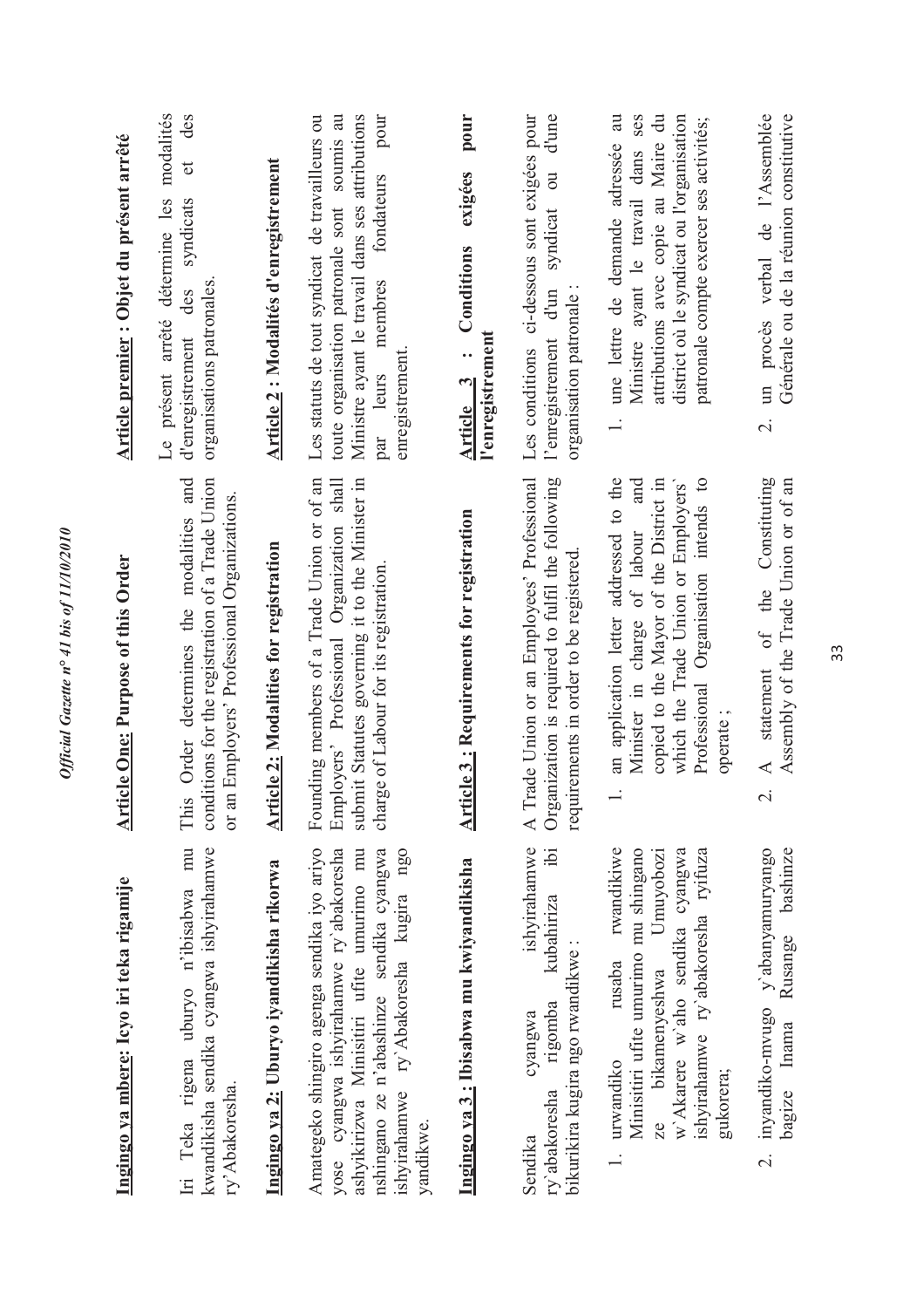| de l'organisation signé par les<br>membres fondateurs et notariés dans le<br>District dans lequel le syndicat ou<br>l'organisation patronale a son siège;                                                                       | 3. un effectif minimum de vingt (20)<br>(10) membres pour une organisation<br>membres pour un syndicat et de dix<br>patronale;                                   | 4. les statuts du syndicat ou de<br>les trois langues officielles et et<br>l'organisation patronale, rédigés dans<br>notariés par le notaire du District dans<br>lequel le syndicat ou l'organisation<br>patronale a son siège;                                                           | 5. les extraits du casier judiciaire des<br>$\mathbf{d}$ e<br>l'organisation patronale, attestant qu'ils<br>d'emprisonnement pour une durée<br>n'ont pas fait l'objet d'une peine<br>dirigeants du syndicat ou<br>$\frac{1}{2}$ |
|---------------------------------------------------------------------------------------------------------------------------------------------------------------------------------------------------------------------------------|------------------------------------------------------------------------------------------------------------------------------------------------------------------|-------------------------------------------------------------------------------------------------------------------------------------------------------------------------------------------------------------------------------------------------------------------------------------------|---------------------------------------------------------------------------------------------------------------------------------------------------------------------------------------------------------------------------------|
| members and the Public Notary of the<br>The Statement shall be signed by the<br>Employers' Professional Organisation.<br>District in which the Trade Union or<br>Employers Professional Organisation<br>has its head office;    | A minimum membership of twenty<br>(20) members for a Trade Union and<br>ten (10) members for an Employers'<br>Professional Organization;<br>$\dot{\mathfrak{g}}$ | bearing signature of a public notary of<br>the District in which a Trade Union or<br>Employers' Professional Organisation<br>written in three official languages<br>Statutes of a Trade Union or of an<br>Professional<br>Organisation has its head office;<br>Employers'<br>аn<br>$\div$ | representatives of a Trade Union or of<br>not been sentenced to an imprisonment<br>Criminal clearance record of the<br>Organisation, certifying that they have<br>Employers' Professional<br>$f_{\text{at}}$<br>S.              |
| ishirahamwe<br>w`Akarere sendika cyangwa<br>ishyirahamwe ry`Abakoresha bifitemo<br>nyandikomvugo<br>zifite imikono<br>noteri<br>y'abanyamuryango n'uwa<br>ry'abakoresha. Izi<br>cyangwa<br>zigomba kuba<br>icyicaro.<br>sendika | 3. Umubare w'abanyamuryango nibura<br>makumyabiri (20) ku ishyirahamwe<br>ry'abakozi n'icumi (10) ku<br>mashyirahamwe y'abakoresha;                              | cyangwa ishyirahamwe ry' Abakoresha<br>yanditse mu ndimi eshatu zikoreshwa<br>mu butegetsi ariho umukono wa<br>amategeko shingiro agenga sendika<br>Noteri w'Akarere sendika cyangwa<br>ishyirahamwe ry'abakoresha bifitemo<br>icyicaro;<br>ने.<br>न                                      | cyangwa ishyirahamwe<br>5. inyandiko zigaragaza ko abayobozi ba<br>batakatiwe igihano kingana cyangwa<br>kirenze amezi atandatu (6).<br>sendika                                                                                 |

Official Gazette nº 41 bis of 11/10/2010

**Ingingo ya 4: Ibikubiye mu mategeko**  Ingingo ya 4: Ibikubiye mu mategeko <u>Article 4:</u> Contents of Statutes shingiro **Article 4: Contents of Statutes** 

d'emprisonnement pour une durée égale ou supérieure à six (6) mois.

égale ou supérieure à six (6) mois.

of at least six (6) months.

of at least six (6) months.

**Article 4 : Contenu des statuts** 

Article 4 : Contenu des statuts

Les statuts d'un syndicat ou d'une organisation Statutes of a Trade Union or of an Employers' Les statuts d'un syndicat ou d'une organisation Statutes of a Trade Union or of an Employers` cyangwa Amategeko agenga sendika cyangwa sendika agenga Amategeko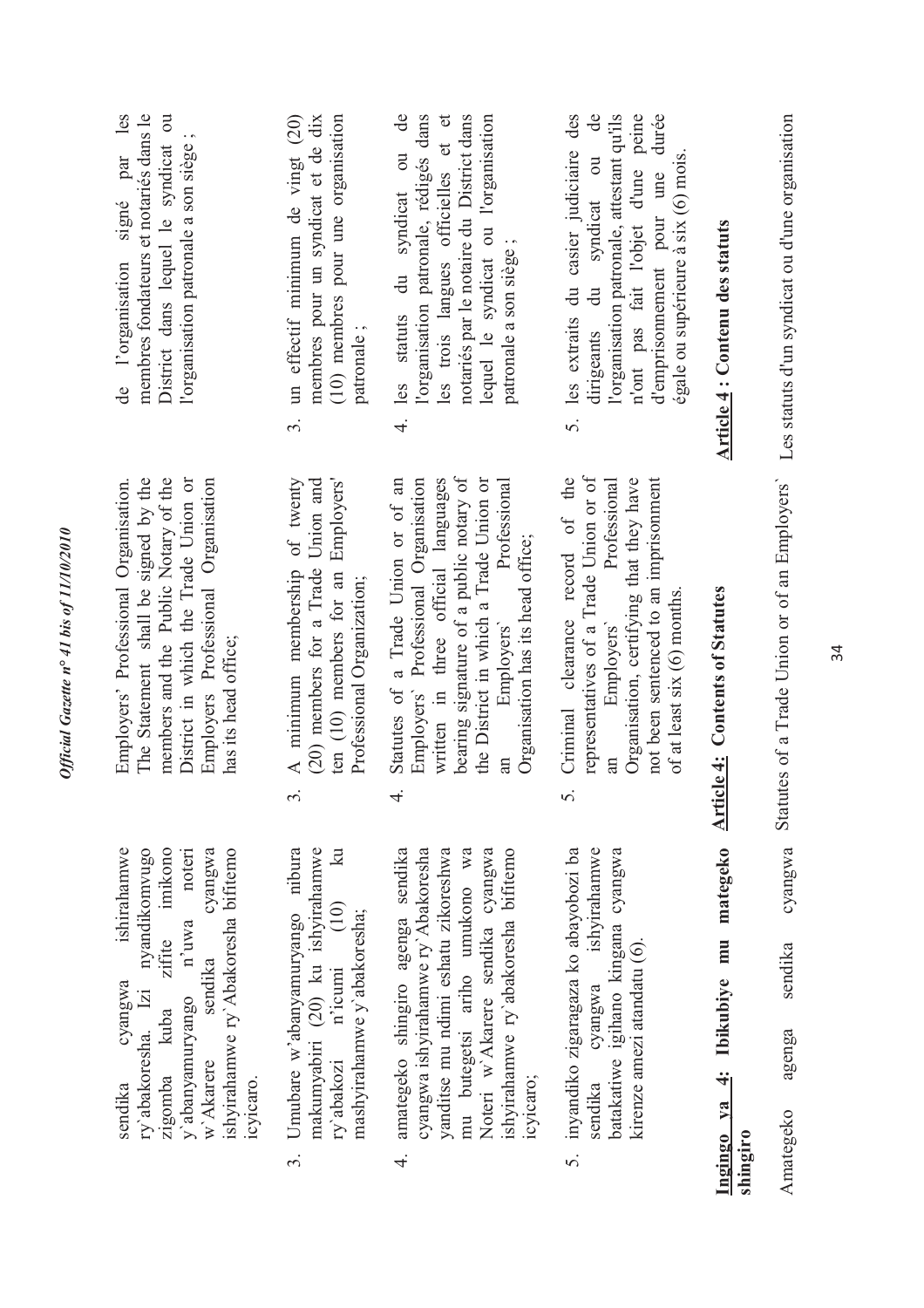| $\cdot$ .<br>patronale doivent indiquer                             | $\sigma$<br>$\overline{a}$<br>des<br>$\sigma$<br>l'affiliation éventuelle à des centrales<br>le mode de paiement des cotisations;<br>dissolution<br>nomination<br>d'admission<br>fédérations<br>l'affectation du patrimoine.<br>l'objet et le siège social;<br>de<br>$\frac{1}{\sqrt{2}}$<br>conditions<br>la dénomination;<br>les modalités<br>confédérations;<br>6. la procédure<br>d'exclusion;<br>syndicales.<br>dirigeants;<br>les<br>7.<br>$\vec{r}$<br>5.                                 | Après le dépôt des statuts, le Ministre ayant le<br>travail dans ses attributions en analyse le<br>Si le Ministre n'a pas répondu dans ce délai,<br>contenu dans les quatre vingt dix $(90)$ jours y<br>fait suite et, s'il y a lieu, formule à l'intention<br>des responsables de l'organisation en quête<br>d'enregistrement des observations écrites sur<br>les concernés peuvent saisir les autorités<br>les corrections qu'il convient d'opérer.<br>Article 5: Délai d'enregistrement<br>compétentes.          |
|---------------------------------------------------------------------|--------------------------------------------------------------------------------------------------------------------------------------------------------------------------------------------------------------------------------------------------------------------------------------------------------------------------------------------------------------------------------------------------------------------------------------------------------------------------------------------------|---------------------------------------------------------------------------------------------------------------------------------------------------------------------------------------------------------------------------------------------------------------------------------------------------------------------------------------------------------------------------------------------------------------------------------------------------------------------------------------------------------------------|
| shall include the<br>Professional Organization<br>following:        | $\sigma$ f<br>$\sigma$<br>the possible affiliation to Federations<br>dissolution modalities of a Trade Union<br>or of an Employers' Organization and<br>appointment<br>the objectives and its Head Office;<br>payment<br>admission and exit requirements;<br>the distribution of property.<br>$\sigma$ f<br>the procedure of<br>and Confederations;<br>method<br>contributions;<br>the name;<br>leaders:<br>the<br>$\overline{1}$<br>$\dot{\mathfrak{c}}$<br>$\div$<br>$\dot{\circ}$<br>$\Omega$ | After reception of the statutes, the Minister in<br>respond and if necessary provide written<br>observations to the representatives of the Trade<br>a<br>response, the interested parties may address<br>charge of labour shall consider them in a<br>period not exceeding ninety (90) days and shall<br>Union or of the Employers' Professional<br>case such a period expires without<br>Article 5: Time frame for the registration<br>their concern to the relevant authorities.<br>Organization.<br>$\mathbb{H}$ |
| ishyirahamwe ry'Abakoresha agomba kuba<br>akubiyemo ibi bikurikira: | mashyirahamwe<br>n'aho<br>$\overline{n}$<br>cyangwa<br>masendika<br>7. uburyo bwo gusesa sendika cyangwa<br>uburyo bwo gushyiraho abayobozi;<br>uburyo bwo kwishyura imisanzu;<br>kuryinjiramo<br>icyo rigamije n'icyicaro cyaryo;<br>ishyirahamwe ry'abakoresha<br>n'ubufatanye<br>n'andi<br>umutungo werekezwa.<br>andi<br>cyangwa ingaga;<br>owo<br>kurisohokamo;<br>ubwifatanye<br>ibirebana<br>cyangwa<br>uburyo<br>izina;<br>$\dot{\circ}$<br>$\vec{r}$<br>$\dot{\delta}$                  | Nyuma yo kugezwaho amategeko shingiro,<br>Minisitiri ufite umurimo mu nshingano ze<br>ababifitemo inyungu bashobora gushyikiriza<br>Iyo icyo gihe kirenze nta gisubizo gitanzwe,<br>(90) agatanga igisubizo byaba<br>cyangwa ishyirahamwe ry'Abakoresha inama<br>ayigaho mu gihe kitarenze iminsi mirongo<br>sendika<br>Ingingo ya 5: Igihe kwiyandikisha bimara<br>agaha abahagarariye<br>ikibazo inzego zibifitiye ububasha.<br>ku byakosorwa mu nyandiko.<br>ngombwa<br><b>rcyenda</b>                           |

*Official Gazette n° 41 bis of 11/10/2010* 

Official Gazette nº 41 bis of 11/10/2010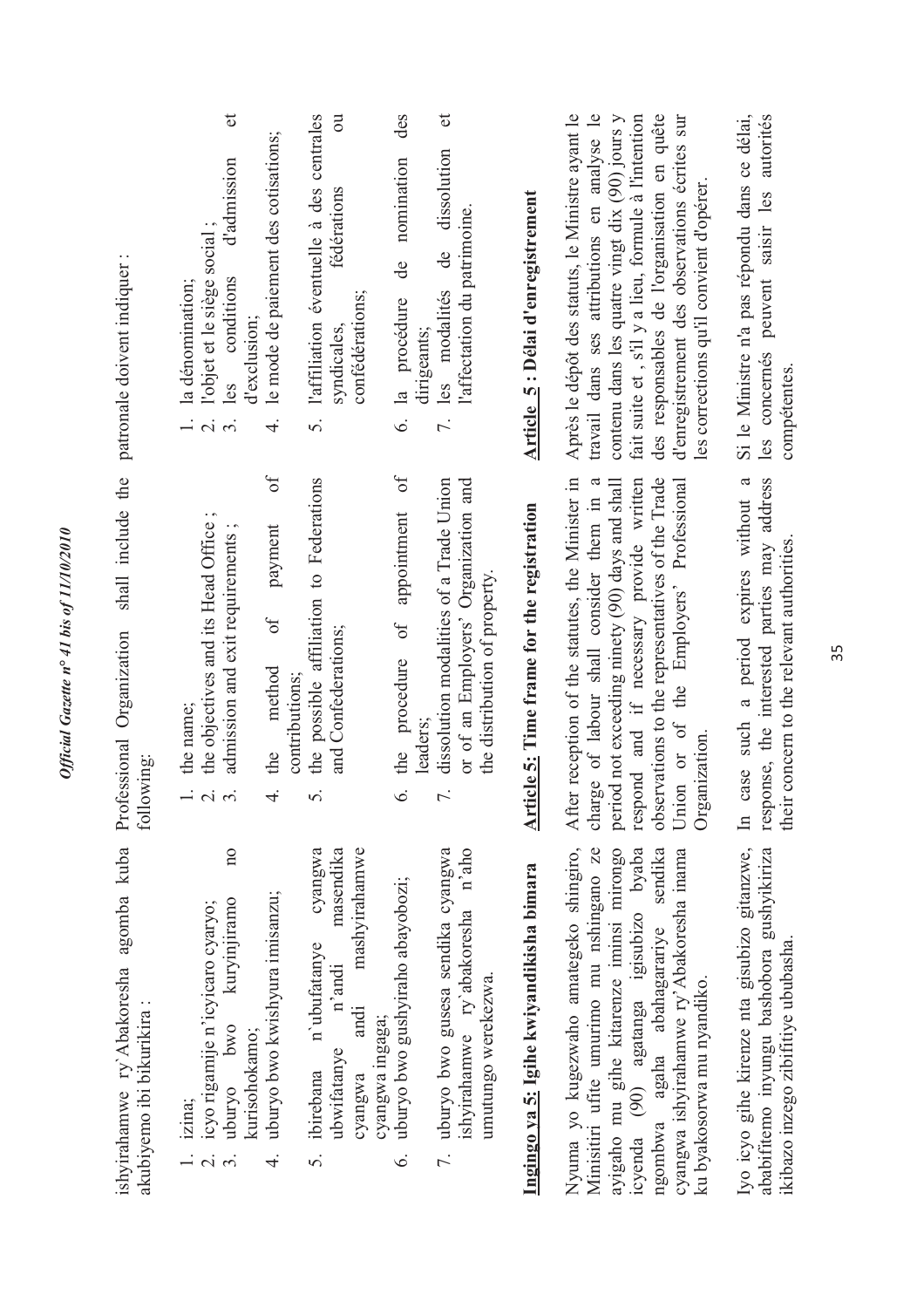| Ingingo ya 6: Ukutubahiriza ibyahinduwe<br>mu mategeko shingiro                                                                                                                                                                                                              | Article 6: Non observation of the statutes<br>modification                                                                                                                                                                                                                                    | des<br>observation<br>modifications des statuts<br>Non<br>Article 6:                                                                                                                                                         |   |
|------------------------------------------------------------------------------------------------------------------------------------------------------------------------------------------------------------------------------------------------------------------------------|-----------------------------------------------------------------------------------------------------------------------------------------------------------------------------------------------------------------------------------------------------------------------------------------------|------------------------------------------------------------------------------------------------------------------------------------------------------------------------------------------------------------------------------|---|
| cyangwa ishyirahamwe<br>ry'abakoresha ryanze cyangwa ridashoboye<br>guhindura mu<br>kubahiriza ibyo Minisitiri ufite umurimo mu<br>mategeko shingiro arigenga uwo bibangamiye<br>yitabaza inkiko zibifitiye ububasha zishobora:<br>ze yasabye<br>sendika<br>nshingano<br>lyo | charge of Labour regarding modifications of<br>statutes, the concerned party may seize<br>Professional Organisation rejects or fails to<br>an Employers'<br>respect the observations made by the Minister<br>competent courts which may order:<br>a Trade Union or<br>the<br>$\tilde{H}$<br>H | Si un syndicat ou une organisation patronale<br>modification de statut demandée par le<br>retuse ou ne parvient pas à observer une<br>Ministre, la partie intéressée peut saisir les<br>juridictions compétentes qui peuvent |   |
| sendika guhindura ayo mategeko<br>1. gutegeka iryo shyirahamwe cyangwa<br>shingiro; cyangwa;                                                                                                                                                                                 | Professional Organization to modify<br>1. the Trade Union or the Employers'<br>the statutes or;                                                                                                                                                                                               | l'organisation patronale d'opérer ces<br>$\overline{\mathrm{d}}$<br>syndicat<br>modifications aux statuts;<br>au<br>ordonner                                                                                                 | à |
| 2. gutegeka ko Minisitiri ufite umurimo<br>mu nshingano ze asubira ku cyemezo<br>yari yarafashe.                                                                                                                                                                             | the Minister in charge of Labour to re-<br>visit his/her earlier decision.<br>$\overline{c}$                                                                                                                                                                                                  | 2. ordonner au Ministre de reconsidérer<br>sa décision.                                                                                                                                                                      |   |
| n'ibihinduka mu miterere y'ubuyobozi bwa<br>sendika cyangwa ishyirahamwe ry'abakoresha<br>na byo bikurikiza inzira zivugwa haruguru.<br>mategeko<br>mu<br><b>Ibihinduka</b>                                                                                                  | shingiro Modifications to the Statutes and changes<br>also be subject to the same procedures as<br>made within the management of a Trade Union<br>Employers' Professional Organization shall<br>mentioned above.<br>ðr                                                                        | Les modifications apportées aux statuts et les<br>changements survenus dans la composition de<br>patronale suivent les mêmes procédures que<br>la direction du syndicat ou de l'organisation<br>celles visées ci-dessus.     |   |

Official Gazette nº 41 bis of 11/10/2010

### Ingingo ya 7: Gutangaza amategeko **Ingingo ya 7: Gutangaza amategeko**  shingiro mu Igazeti ya Leta **shingiro mu Igazeti ya Leta**

Nyuma yo kugenzura ko amategeko shingiro agenga sendika cyangwa ishyirahamwe ry'abakoresha yubahiriza ingingo z'iri teka n'andi mategeko, Minisitiri ufite umurimo mu Nyuma yo kugenzura ko amategeko shingiro agenga sendika cyangwa ishyirahamwe ry'abakoresha yubahiriza ingingo z'iri teka n'andi mategeko, Minisitiri ufite umurimo mu

# Article 7: Publication of Statutes in the **Article 7: Publication of Statutes in the Official Gazette Official Gazette**

mentioned above.

celles visées ci-dessus.

Trade Union or the Professional Employers this Order as well as to other laws, the Minister Organisation's Statutes to the provisions of After verification of the conformity of the Trade Union or the Professional Employers Organisation's Statutes to the provisions of this Order as well as to other laws, the Minister

**Article 7 : Publication des statuts au**  Journal Officiel **Journal Officiel**

Article 7 : Publication des statuts au

Après vérification de la conformité des statuts du syndicat ou de l'organisation patronale aux lois et au présent arrêté, le Ministre ayant le lois et au présent arrêté, le Ministre ayant le travail dans ses attributions doit transmettre, After verification of the conformity of the Après vérification de la conformité des statuts du syndicat ou de l'organisation patronale aux travail dans ses attributions doit transmettre,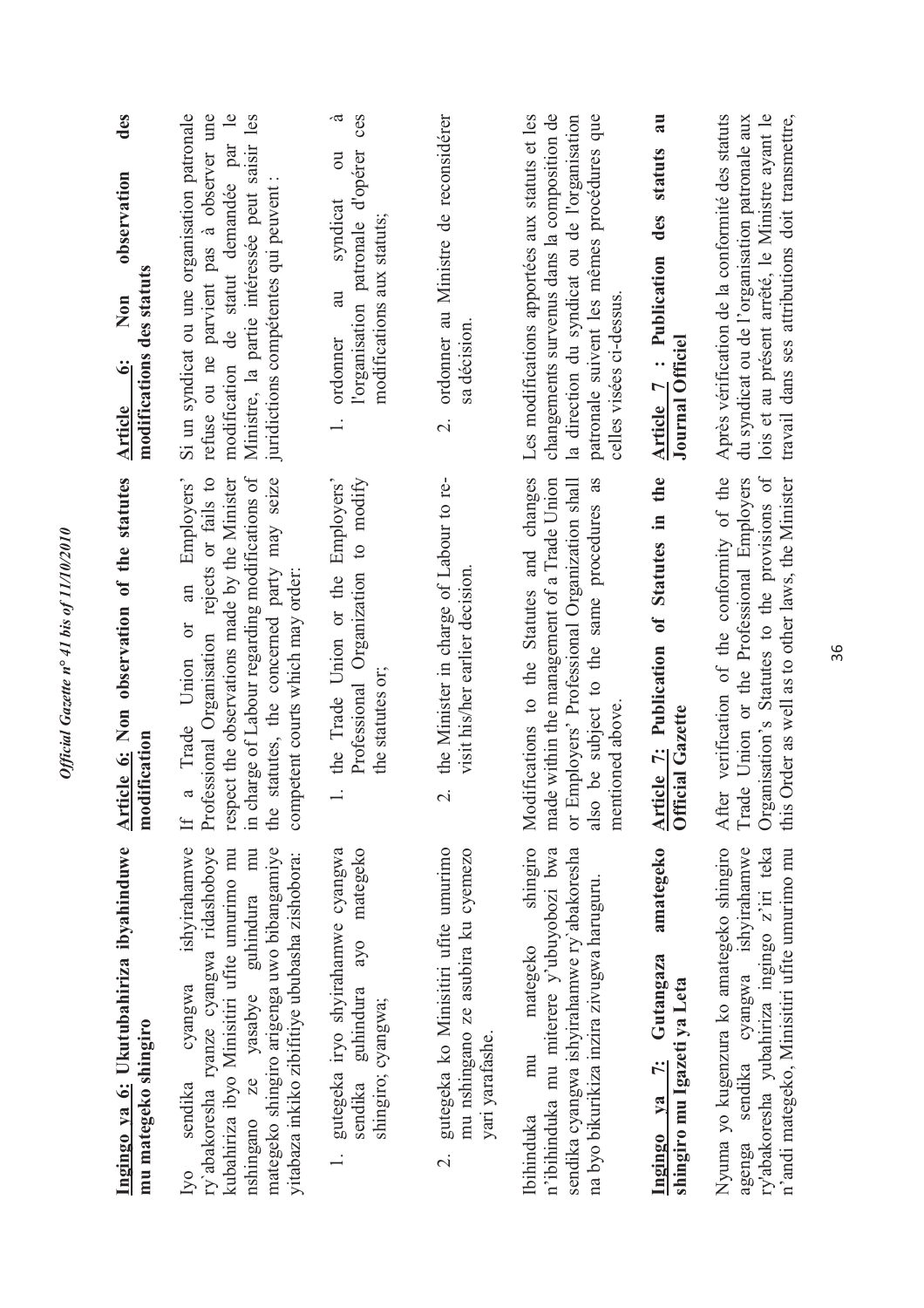| nshingano ze agomba kugeza ayo mategeko<br>kitarenze ukwezi (1) kumwe akabimenyesha<br>ku nzego zishinzwe kuyatangaza mu Igazeti<br>ya Leta ya Repubulika y'u Rwanda mu gihe<br>mu nyandiko sendika cyangwa ishyirahamwe<br>ry abakoresha bireba. | period not exceeding one month, such Statutes<br>Gazette of the Republic of Rwanda for<br>in charge of labour shall transmit, within a<br>Professional Organization to the service in<br>charge of their publication in the Official<br>Trade Union or of an Employers'<br>publication.<br>of a | dans un délai ne dépassant pas un mois, les<br>statuts de la dite organisation aux services<br>chargés de leur publication au Journal Officiel<br>de la République du Rwanda.             |
|---------------------------------------------------------------------------------------------------------------------------------------------------------------------------------------------------------------------------------------------------|-------------------------------------------------------------------------------------------------------------------------------------------------------------------------------------------------------------------------------------------------------------------------------------------------|-------------------------------------------------------------------------------------------------------------------------------------------------------------------------------------------|
| yishyurwa na sendika cyagwa ishyirahamwe<br>tangazwa<br>n'iryo<br>ajyanye<br>ry abakoresha bireba.<br>Amafanraga                                                                                                                                  | The publication costs in the Official Gazette of<br>the Republic of Rwanda shall be borne by the<br>professional<br>$\overline{C}$<br>concerned trade Union<br>organization.                                                                                                                    | Les frais de cette publication sont à la charge<br>du syndicat ou de l'organisation patronale<br>concernée.                                                                               |
| Itangazwa ry'amategeko shingiro ya sendika<br>cyangwa ishyirahamwe ry'abakoresha mu<br>Igazeti ya Leta ya Repubulika y'u Rwanda<br>riyiha ubuzima gatozi.                                                                                         | or of a Professional Employers' Organization<br>publication of Statutes of a Trade Union<br>grants it legal<br>in the Official Gazette<br>personality<br>The <sub>1</sub>                                                                                                                       | La publication au Journal Officiel de la<br>syndicat ou d'une organisation patronale lui<br>République du Rwanda des statuts d'un<br>confère la personnalité juridique                    |
| Kwiyandikisha<br>impuzamashyirahamwe n'ingaga<br>ထုံ<br>kw'impuzamasendika,<br>V2<br>Ingingo                                                                                                                                                      | Article 8: Registration of association of<br>and<br>Federations<br>Unions,<br>Confederation<br>Trade                                                                                                                                                                                            | Article 8 : Enregistrement des centrales<br>syndicales, fédérations et confédérations                                                                                                     |
| Uburyo bukoreshwa mu kwandikisha sendika<br>impuzamashyirahamwe<br>n'amashyirahamwe y'abakoresha ni nabwo<br>kwandikisha<br>mu<br>impuzamasendika,<br>bukurikizwa<br>n'ingaga.                                                                    | also apply for the registration of<br>Modalities for registration of Trade Unions<br>Employers' Professional Organizations<br>Association of Trade Unions, Federations and<br>Confederations.<br>$\ensuremath{\text{shall}}$<br>and                                                             | Les modalités prescrites pour l'enregistrement<br>des syndicats et des organisations patronales<br>s'appliquent également à l'enregistrement des<br>unions, fédérations et confédérations |
| amashyirahamwe<br>y'abakoresha asaba ubwibumbe agomba kuba<br>cyangwa<br>afite ubuzima gatozi.<br>Amasendika                                                                                                                                      | shall be<br>Unions or Professional Employers'<br>Organisation applying for union<br>obliged to have a legal personality.<br>Trade                                                                                                                                                               | Les syndicats ou organisations patronales<br>adhérant aux centrales syndicales unions ou<br>fédérations doivent avoir la personnalité<br>juridique.                                       |